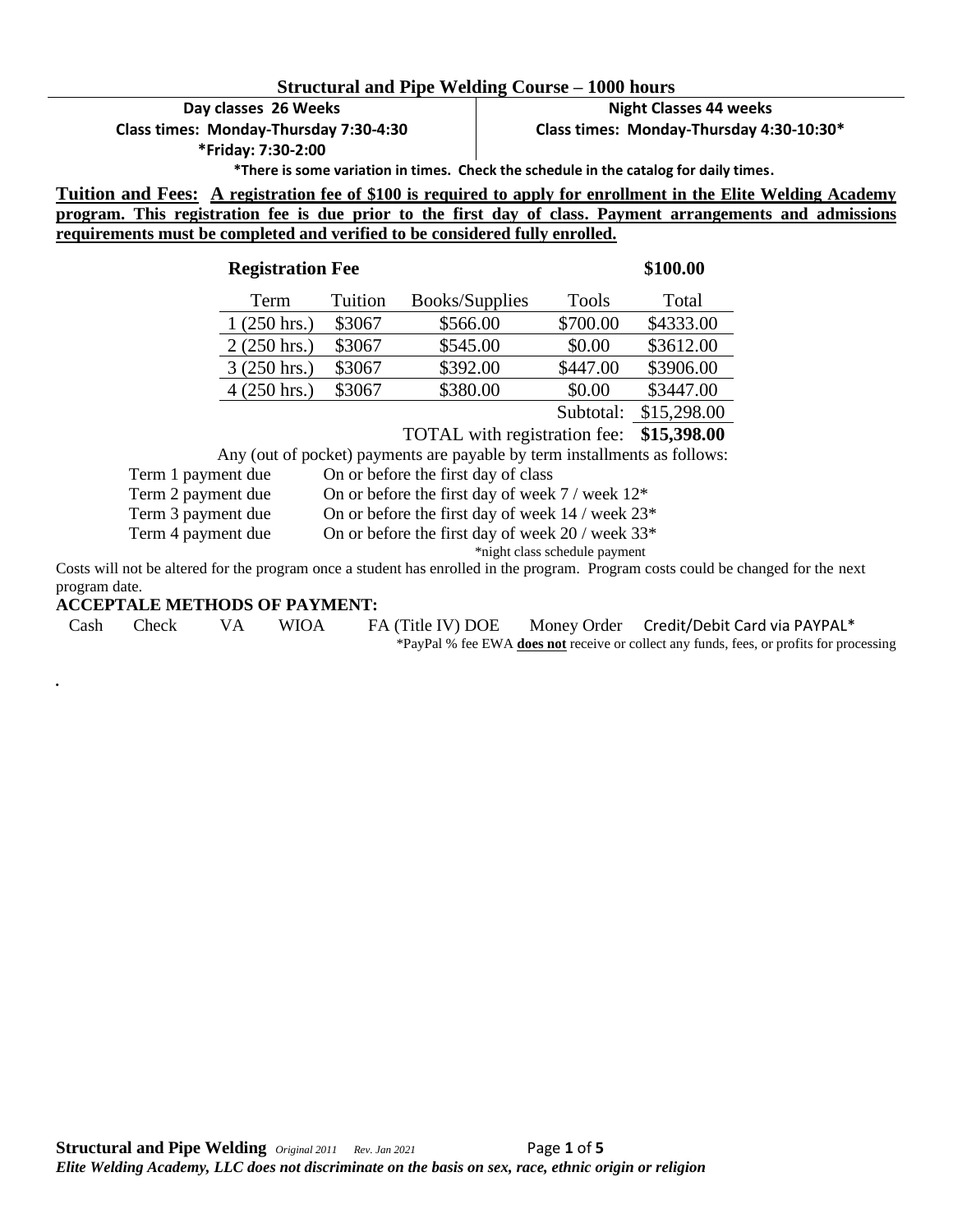## **Cancellation and Settlement Policy:**

Elite Welding Academy agrees to accept cancellations and make refunds according to the following: An enrollment agreement may be cancelled within five (5) calendar days after the date of signing. The school shall promptly fully refund all tuition and fees paid pursuant to the enrollment agreement. Such refund shall be made no later than forty-five (45) days after cancellation. All monies paid by an applicant will be refunded if the applicant is rejected by the school or the school cancels the program's scheduled start date. A student is considered a No-Start if they do not show up for class on their start date. A no-start incurs no charges except the registration fee paid.

EWA uses our accreditor's refund policy to determine any refunds/debt to Elite after a withdrawal.

For all Title IV recipients the R2T4 calculation must be done first to determine aid that has been earned, see R2T4 policy in school catalog.

# **ACCET Refund Policy:**

- 1. Elite Welding Academy may retain an administrative fee associated with withdrawal or termination not to exceed \$100.
- 2. During the first week of classes, tuition charges will not exceed 10% of the stated tuition or maximum of \$1000.00.When determining the number of weeks completed by the student, the institution will consider a partial week the same as if a whole week were completed, provided the student was present at least one day during the scheduled week.
- 3. After the first week and through fifty percent of the period of financial obligation (term), tuition charges retained will not exceed a pro rata (%) portion of tuition for the training period (term) completed, plus 10% of the unearned tuition for the period of training that was not completed. (example below)
- 4. After fifty percent (50%) of the period of financial obligation (term) is completed, the institution may retain the full tuition.

# **ACCET Refund Computation Sample:**

Term 2 is 7 weeks of training. Term 2 starts on May 19<sup>th</sup> and ends July 1<sup>st</sup>. Tuition is \$3067 **per term.**

Last date of attendance is June  $2<sup>th</sup>$ . Student is obligated for 3 weeks of attendance for that term. The percentage of tuition retained by the school is based on the portion of the program the student was attending when the student dropped or was dismissed. Number of weeks student attended  $=$  3 weeks of a term

Number of weeks student is financial obligated  $= 7$  weeks

| Pro Rata portion completed based on 7 weeks = $3/7$ = 42.9% |               |  |  |  |
|-------------------------------------------------------------|---------------|--|--|--|
| 42.9% X \$3067 tuition                                      | $= $1751.26$  |  |  |  |
| $10\%$ X \$1751.26 (unearned tuition)                       | $=$ \$ 175.13 |  |  |  |
| Owed to Elite Welding Academy                               | $= $1490.87$  |  |  |  |
| Refunded to student by July 3rd                             | $= $1576.13$  |  |  |  |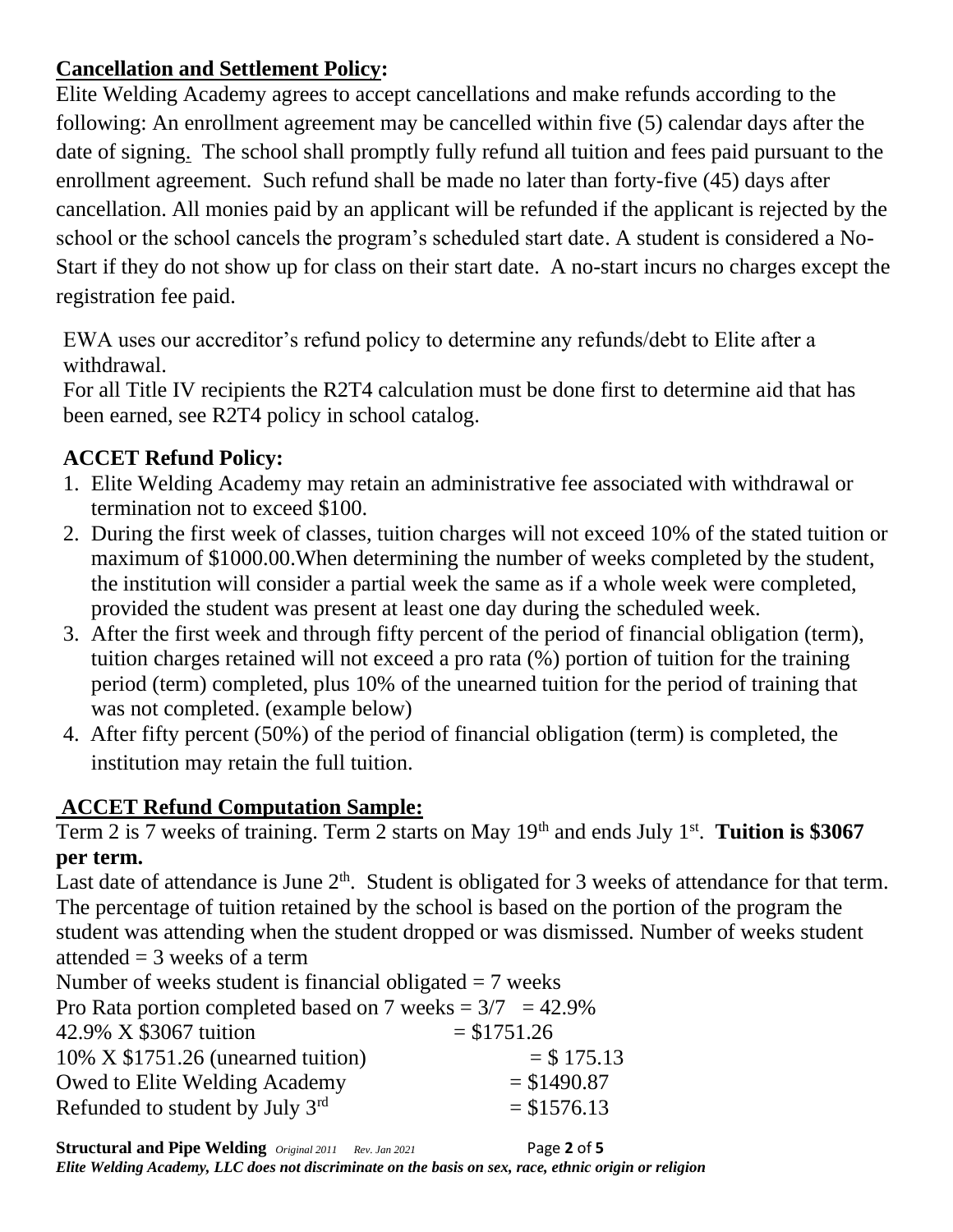### INDIANA Resident OFFICE FOR CAREER AND TECHNICAL SCHOOLS REFUND POLICY

The postsecondary proprietary educational institution shall pay a refund to the student in the amount calculated under the refund policy specified below or as otherwise approved by the Office for Career and Technical Schools (OCTS). The institution must make the proper refund no later than thirty-one (31) days of the student's request for cancellation or withdrawal.

If a postsecondary proprietary educational institution utilizes a refund policy of their recognized national accrediting agency or the United States Department of Education (USDOE) Title IV refund policy, the postsecondary proprietary educational institution must provide written verification in the form of a final refund calculation, upon the request of OCTS, that its refund policy is more favorable to the student than that of OCTS.

The following refund policy applies to each postsecondary proprietary educational institution as follows:

- 1. A student is entitled to a full refund if one (1) or more of the following criteria are met:
	- a. The student cancels the enrollment agreement or enrollment application within six (6) business days after signing.
	- b. The student does not meet the postsecondary proprietary educational institution's minimum admission requirements.
	- c. The student's enrollment was procured as a result of a misrepresentation in the written materials utilized by the postsecondary proprietary educational institution.
	- d. If the student has not visited the postsecondary educational institution prior to enrollment, and, upon touring the institution or attending the regularly scheduled orientation/classes, the student withdrew from the program within three (3) days.
- 2. A student withdrawing from an instructional program, after starting the instructional program at a postsecondary proprietary institution and attending one (1) week or less, is entitled to a refund of ninety percent (90%) of the cost of the financial obligation, less an application/enrollment fee of ten percent (10%) of the total tuition, not to exceed one hundred dollars (\$100).
- 3. A student withdrawing from an instructional program, after attending more than one (1) week but equal to or less than twenty-five percent (25%) of the duration of the instructional program, is entitled to a refund of seventy-five percent (75%) of the cost of the financial obligation, less an application/enrollment fee of ten percent (10%) of the total tuition, not to exceed one hundred dollars (\$100).
- 4. A student withdrawing from an instructional program, after attending more than twentyfive percent (25%) but equal to or less than fifty percent (50%) of the duration of the instructional program, is entitled to a refund of fifty percent (50%) of the cost of the financial obligation, less an application/enrollment fee of ten percent (10%) of the total tuition, not to exceed one hundred dollars (\$100).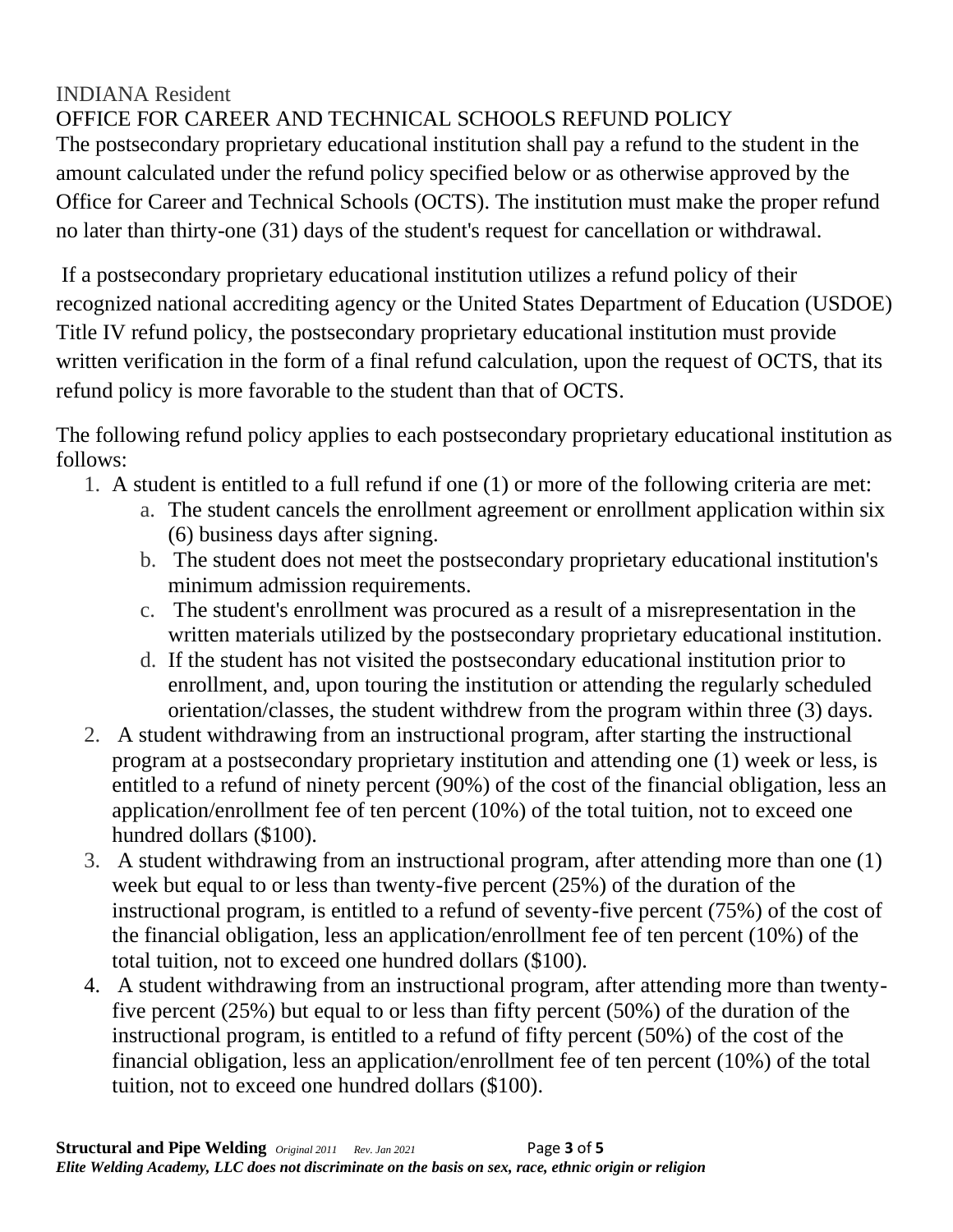- 5. A student withdrawing from an instructional program, after attending more than fifty percent (50%) but equal to or less than sixty percent (60%) of the duration of the instructional program, is entitled to a refund of forty percent (40%) of the cost of the financial obligation, less an application/enrollment fee of ten percent (10%) of the total tuition, not to exceed one hundred dollars (\$100).
- 6. A student withdrawing from an institutional program, after attending more than sixty percent (60%) of the duration of the instructional program, is not entitled to a refund.

Student Protection Fund IC 22-4.1-21-15 and IC 22-4.1-21-18 requires each educational institution accredited by the Office for Career and Technical Schools to submit an institutional surety bond and contribute to the Career College Student Assurance Fund which will be used to pay off debt incurred due to the closing of a school, discontinuance of a program, or loss of accreditation by an institution. To file a claim, each student must submit a completed "Student Complaint Form." This form can be found on OCTS's website at <http://www.in.gov/dwd/2731.htm>

### **Complaint or Grievance Procedure**:

All student complaints should be first directed to the school personnel involved. If no resolution is forthcoming, a written complaint shall be submitted to the director of the school.

Whether or not the problem or complaint has been resolved to his/her satisfaction by the school, the student may direct any problem or complaint to

*ACCET Chair, Complaint Review Committee, 1722 n. Street, NW, Washington, DC 20036 Telephone: (202) 955-1113 or Fax to (202) 955-1118 or e-mail [complaints@accet.org](mailto:complaints@accet.org)*

*State Board of Career Colleges and Schools, 30 East Broad Street, 24th Floor, Suite 2481, Columbus, OH 43215 Phone number (614) 466-2752 Toll Free:(877) 275-4219*

*Office for Career and Technical Schools, 10 N Senate Ave, SE 308 Indianapolis, IN 46204 by email to: [OCTS@dwd.in.gov](mailto:OCTS@dwd.in.gov) File* formal claim with OCTS by

completing the online [Student](https://www.in.gov/dwd/files/Student_Complaint_Form.pdf)  [Complaint Form](https://www.in.gov/dwd/files/Student_Complaint_Form.pdf)